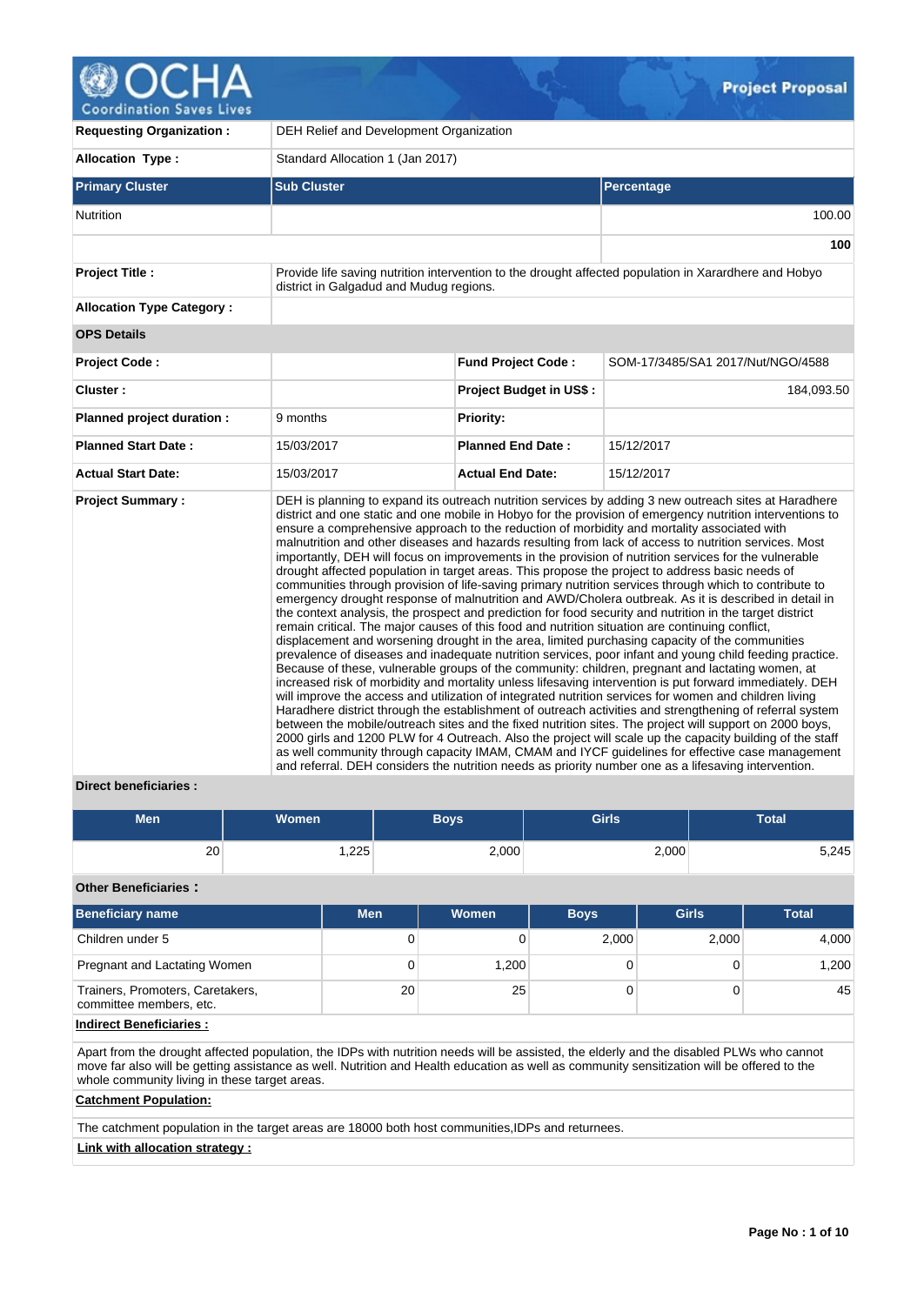The project focuses in providing emergency life saving nutrition intervention to the drought affected population in Mudug and Galgadud region. This is inline with the SHF and nutrition cluster strategic response plan in Somalia. The target areas are also experiencing high number of children under five and pregnant and lactating mothers with high GAM and SAM rate and hence the projects intends to increase outpatient therapeutic treatments coverage to at least 5 locations through 4 mobile teams and a 1 static outpatient therapeutic site in which the location have ongoing WFP target supplementary program along with infant young child feeding and nutrition, health and hygiene promotion education sessions. The project will be able to compliment with the SHF and UNICEF health and nutrition intervention as well as scaling up in some areas where DEH is actively engaged with community in Mudug and Galgadud. The project activities are designed to provide life saving and life sustaining emergency nutrition intervention integrated with other sectors such as health and WASH programs in the same areas.

#### **Sub-Grants to Implementing Partners :**

| <b>Partner Name</b>                                   | <b>Partner Type</b> | <b>Budget in US\$</b>       |
|-------------------------------------------------------|---------------------|-----------------------------|
|                                                       |                     |                             |
|                                                       |                     |                             |
|                                                       |                     |                             |
| Other funding secured for the same project (to date): |                     |                             |
| <b>Other Funding Source</b>                           |                     | <b>Other Funding Amount</b> |
|                                                       |                     |                             |

#### **Organization focal point :**

| <b>Name</b>         | Title              | Email               | <b>IPhone</b> |
|---------------------|--------------------|---------------------|---------------|
| Mohamed Abdi Yussuf | Executive director | deh_org@hotmail.com | +254722548133 |
| <b>BACKGROUND</b>   |                    |                     |               |

### **1. Humanitarian context analysis**

Somalia is experiencing worsening drought conditions, leading towards a deteriorating humanitarian situation in a protracted crisis environment affected by long-term conflict and cyclical natural hazards, where some 3.3 million people are already in need of emergency health services across Somalia. Many indicators of the crisis are similar to those in 2010/2011 before the famine that resulted in 260,000 deaths. Key challenges facing the Somali health sector include limited and unequal access to essential nutrition services, and poor quality and safety of services across all levels of care.

Galgadud and Mudug region have sustained critical levels of malnutrition and, therefore, is classified as a hotspot (priority) for nutritional interventions. The challenging nutritional situation can be attributed to the combined poor and borderline food consumption aggravated by infighting within the region as well as the poor Gu rains in the entire region which led increased in GAM 19.8% and SAM of 4.5% in Galgadud pastoral and agro pastoral livelihoods. Based on GAM prevalence estimates from the 2016 Gu food security and nutrition assessments, an estimated 323 350 children under the age of five across Somalia were suffering from acute malnutrition at the time of the assessment. Out of this total, 57 340 were severely malnourished. Approximately 58 percent of the acutely malnourished children are found in Southern and Central Somalia. The regions are among the worse accounting for one third of the total malnourished population in the country. According to the FSNAU recent Assessment on the Current Situation of Haradhere and Ceelbur Vulnerable women,boys and girls Host Communities affected by Conflicts and droughts in Galgadud region, there are about 6 IDPs camps covering 8 sections of the town. The majority of the people have fled from the areas of conflict to the safe areas in Haradhere and Hobyo district, where they can access and get immediate response from Humanitarian Aid services. Poor living conditions and insufficient nutrition and healthcare has led to measles and AWD outbreaks to the affected draught stricken communities in these areas and hence urgent emergency life saving is of paramount to support the vulnerable women, boys and girls nutritional status.

#### **2. Needs assessment**

Gu 2016 assessment results show Critical levels of GAM (16.3%) prevalence and SAM (3.7%) among Hawd Central livelihood which is showing a deteriorated situation when compared with Serious GAM in Deyr 2015 (12.0%)Addun livelihood recorded Serious of GAM prevalence of 10.4 percent and SAM prevalence of 1.6 percent which shows deterioration from Alert (9.5% GAM). Very Critical levels of maternal malnutrition levels was recorded Coastal Deeh (>31.5%), while Dhusamareb IDPs show Critical level of maternal malnutrition (23.4–31.4%). Addun is the only livelihood with Alert prevalence of maternal malnutrition level (12.7%).In pastoral livelihoods in Central regions acquire a significant proportion (60-70%) of their food through market purchases, while in agropastoral livelihoods poor households purchase 30 to 35 percent of their food. In the pastoral livelihoods, 66 percent of income is derived from livestock sales; 24 percent form livestock product sales and 10 percent from loan and gifts. In agropastoral areas, main income sources are derived from livestock/ livestock products sales (50%) followed by self-employment (30%) such as charcoal burning and collection bush products. There are minor income sources, which include crop sales and labour, which contribute 10 percent to the overall income as well as gifts (10%) Hawd livelihood is the current hotspot in Central Somalia with Critical prevalence of acute malnutrition (16.3%) and the key aggravating factors are mainly related to public health indicators. The most significant public health indicator contributing for the current prevalence in Hawad livelihood was incidence of morbidity, this was confirmed by high of malaria (20.1%) and measles outbreak (2.2%). Programs aimed at strengthening public health service, such as EPI program and treatment service will likely contain or reverse the high prevalence of malnutrition in Hawd livelihood zone.

Urgent life- saving nutrition services is required to reach the vulnerable women,boys and girls drought affected population in Haradhere and Elbur district in Galgadud regions.However,DEH will complements nutrition and food security in order to achieve the intended integration and hence serving IDPs and host communities with better better nutrition services in the region. DEH intends to use its previous area experience and relations to establish and roll out the same services or rather accelerate the previous ongoing activities to enable build more robust services to the communities

#### **3. Description Of Beneficiaries**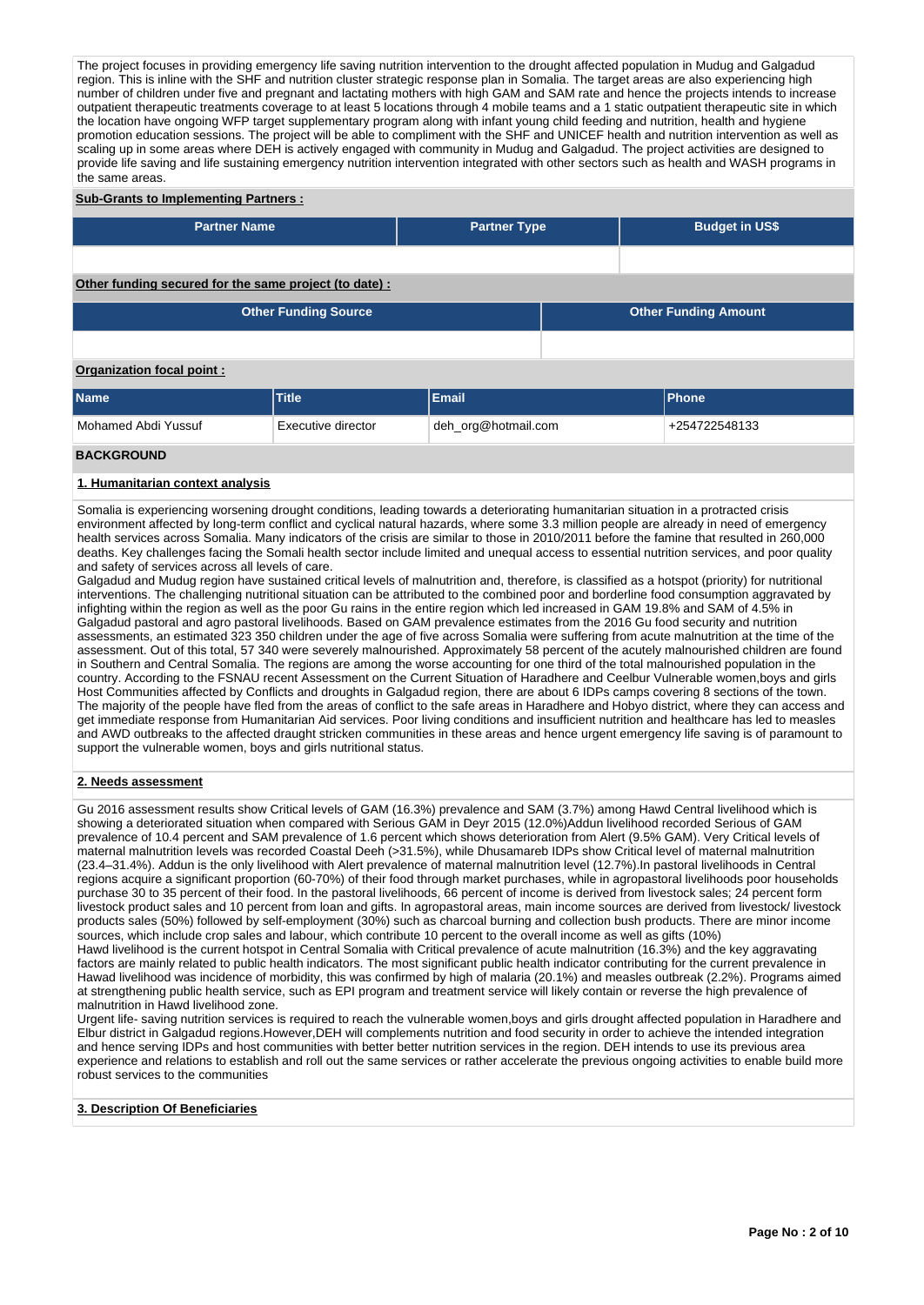The project will target the most vulnerable members of the draught affected pastoral communities and host communities. This includes 2000 girls; 2000 boys; 1200 PLW pregnant and lactating women, as well as vulnerable members of their host communities. The overall proposed project activities are specifically targeting women and children (Boys and Girls) less than 5 years of age, IDPs and the host community. Women are considered as vulnerable group because of the dangers they face due to pregnancy and delivery, considering their living conditions and culture. Their vulnerability is increased by the limited nutrition facilities and services that address their basic nutrition needs. DEH will mainstream gender across planned interventions. A gender dimensions based on understanding of women, girls, boys and men's different needs, roles, responsibilities, capacities and risks will be considered in the consultation, decision making and capacity development. The intervention will ensure equity through the selection of equal numbers of male and female.

#### **4. Grant Request Justification**

Acute malnutrition remains a major public health problem in South central Somalia and more so in the draught affected Galgadud regions especially amongst the pastoral livelihoods and urban poor population. This significantly contributes to the increased morbidity and mortality among the most vulnerable community members, which makes the nutrition situation in the proposed target areas, is very critical due to the long crisis and the insecurity. People in these areas are the most vulnerable community; women and children are most vulnerable as they are at risk of acquiring diseases, malnourishment and GBV. DEH has been implementing Nutrition and Health (both primary and secondary) in Galgadud Region, so DEH is better position to understand the situation living the host communities. In order to curb further disease transmission and reduce mortality and morbidity rates, DEH will implement establishing integrated management response for nutrition activities in Haradhere and Elbur district. To facilitate a more rapid response to the community and to reduce the case fatality rate, DEH will boost the life-saving capacity in the nutrition sector service through harmonized integrated package of health, nutrition and hygiene promotion mobilizations. DEH will provide intensified supportive supervision for timely and accurate HMIS surveillance in coordination with the nutrition cluster. DEH can also implement cost effective and evidence based activities by providing targeted services to meet the specific need of IDPs and host communities in the target areas.

#### **5. Complementarity**

DEH seeks to complement the ongoing projects especially those targeting drought affected host communities located in Outreach Haradhere,Hobyo and Elbur district. Consequently, activities have been designed to complement each other in order to maximize impact and to leverage on already ongoing projects in areas where DEH has been strongly operational present for the past 10 years. Therefore, DEH will put in place the full component of the management of acute malnutrition and comprehensively addressing and treating both severe and moderate cases of malnutrition and the community interventions which will be included full scale IYCF promotion to prevent malnutrition among children and pregnant lactating women. in addition to this DEH will be doing community based case management service through use of 20 Female Workers by providing integrated community management of acute malnutrition and provide treatment of common childhood illnesses such as malaria, diarrhea and identification of children with malnutrition within the community.DEH will strive to coordinates with Health and WASH clusters in Hobyo and Haradhere district to enable provide a holistic program implementation.

# **LOGICAL FRAMEWORK**

#### **Overall project objective**

To provide life saving emergency nutrition intervention to severely and moderately malnourished under five children boys, girls and pregnant and lactating mothers by providing integrated nutrition services package for 4 mobile outreach and one static outpatient therapeutic program at Haradhere and Hobyo districts.

# **Nutrition**

| <b>Cluster objectives</b>                                                                                                                                                                     | <b>Strategic Response Plan (SRP) objectives</b> | <b>Percentage of activities</b> |
|-----------------------------------------------------------------------------------------------------------------------------------------------------------------------------------------------|-------------------------------------------------|---------------------------------|
| Improve equitable access to quality lifesaving Somalia HRP 2017<br>curative nutrition services through systematic<br>identifi cation, referral and treatment of<br>acutely malnourished cases |                                                 | 100                             |

**Contribution to Cluster/Sector Objectives :** The project objective is directly contributing the cluster objective in scaling up nutrition services to treat and prevent acute malnutrition and related morbidity and mortality among under-five children and pregnant and lactating women in Galgadud and Mudug target district.

## **Outcome 1**

Increased access to emergency nutrition services to children under five and pregnant and lactating women in Haradhere and Hobyo districts.

# **Output 1.1**

# **Description**

5200 under 5 children boys,girls and pregnant and lactating women have improve and sustain access and utilization of integrated essential quality nutrition services of OTP for under five children and pregnant and lactating women in Hobyo and Haradhere districts.

# **Assumptions & Risks**

# **Activities**

# **Activity 1.1.1**

# **Standard Activity : Community screening for malnutrition and referral**

Screen and admit 2000 boys, 2000 girls and 1200 PLWs of MAM and SAM without medical complications to 5 mobile Outreachs and one static OTP and TSFP in Hobyo, Haradhere

#### **Activity 1.1.2**

# **Standard Activity : Treatment of severe acute malnutrition in children 0-59months**

Mobile outreach and static sites management through the provision of therapeutic treatment to under five children boys,girls with RUTF (ready to use therapeutic foods).

# **Activity 1.1.3**

**Standard Activity : Community screening for malnutrition and referral**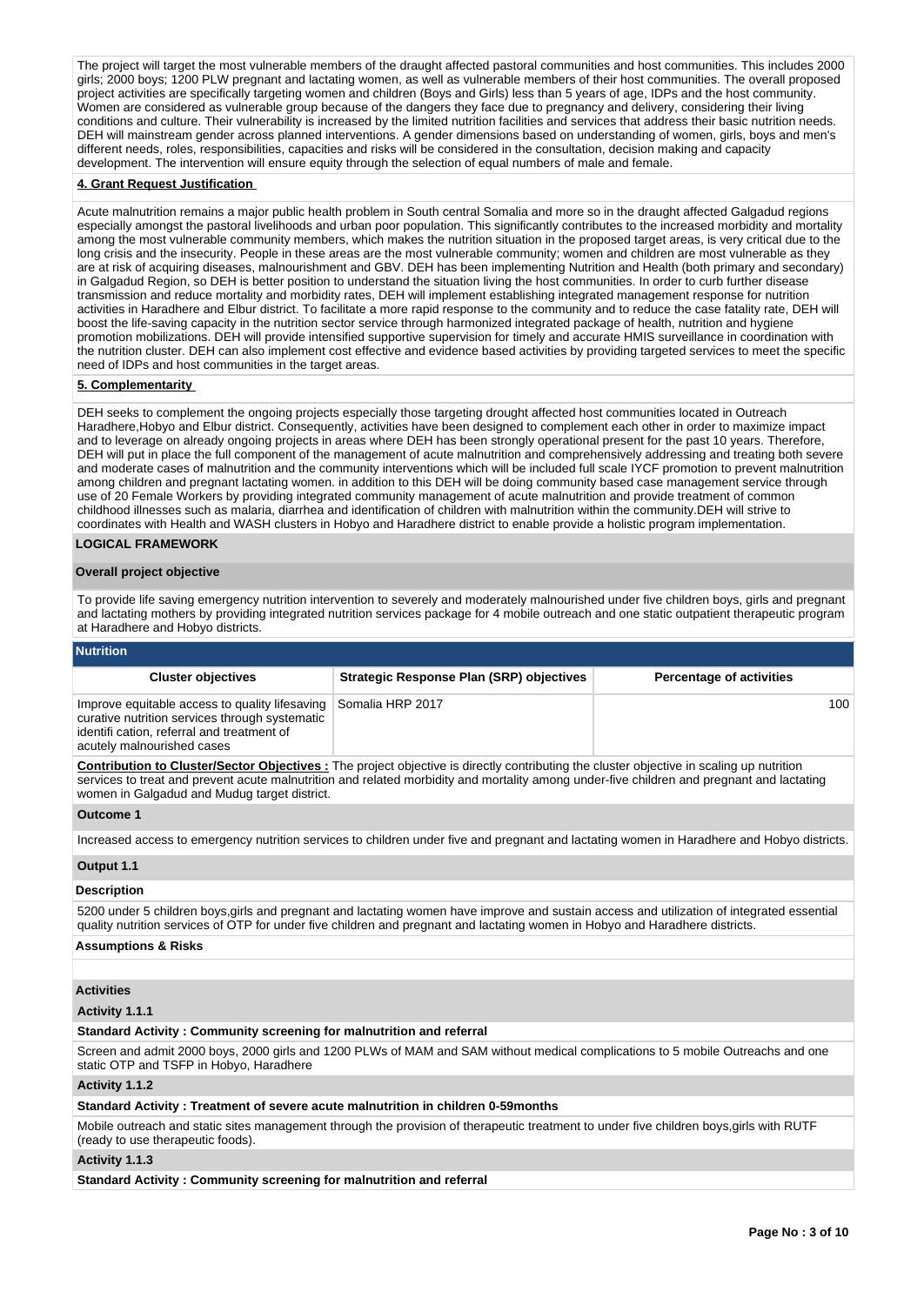Referral services within and outside the progamme sites and follow up of beneficiaries in the 5 Outreachs Haradhere and Hobyo OTP centers for effective severe case management.

| <b>Indicators</b>                                                                                                                              |                                                                    |                                                                                                                                            |            |                                |             |                   |               |  |  |  |  |  |
|------------------------------------------------------------------------------------------------------------------------------------------------|--------------------------------------------------------------------|--------------------------------------------------------------------------------------------------------------------------------------------|------------|--------------------------------|-------------|-------------------|---------------|--|--|--|--|--|
|                                                                                                                                                |                                                                    |                                                                                                                                            |            | <b>End cycle beneficiaries</b> |             |                   | End<br>cycle  |  |  |  |  |  |
| Code                                                                                                                                           | <b>Cluster</b>                                                     | Indicator                                                                                                                                  | <b>Men</b> | Women                          | <b>Boys</b> | Girls             | <b>Target</b> |  |  |  |  |  |
| Indicator 1.1.1                                                                                                                                | Nutrition                                                          | Number of children (6-59months) and pregnant<br>and lactating women admitted in treatment<br>programmes                                    |            |                                |             |                   | 5,200         |  |  |  |  |  |
|                                                                                                                                                |                                                                    | Means of Verification: Weekly and Monthly reports, Patient cards, patient registers, HMIS reports, OTP registers, field photos,            |            |                                |             |                   |               |  |  |  |  |  |
| Indicator 1.1.2                                                                                                                                | Nutrition                                                          | Proportion of boys and girls 6 to 59 month<br>receiving bi-annual vitamin A supplementation<br>through campaigns                           |            |                                |             |                   | 4,000         |  |  |  |  |  |
|                                                                                                                                                |                                                                    | <b>Means of Verification</b> : Weekly and Monthly reports, Patient cards, patient registers, HMIS reports, OTP registers, field photos     |            |                                |             |                   |               |  |  |  |  |  |
| Indicator 1.1.3<br><b>Nutrition</b><br>Number of children (6-59months) and pregnant<br>and lactating women admitted in treatment<br>programmes |                                                                    |                                                                                                                                            |            |                                |             |                   |               |  |  |  |  |  |
|                                                                                                                                                |                                                                    | <b>Means of Verification:</b> Number of referral cases, Referral slips documented.                                                         |            |                                |             |                   |               |  |  |  |  |  |
| <b>Outcome 2</b>                                                                                                                               |                                                                    |                                                                                                                                            |            |                                |             |                   |               |  |  |  |  |  |
|                                                                                                                                                |                                                                    | Enhanced Basic Nutrition Service Package to beneficiaries (2000 Boys, 2000 Girls and 1200 PLW) in Hobyo Haradhere and Hobyo district.      |            |                                |             |                   |               |  |  |  |  |  |
| Output 2.1                                                                                                                                     |                                                                    |                                                                                                                                            |            |                                |             |                   |               |  |  |  |  |  |
| <b>Description</b>                                                                                                                             |                                                                    |                                                                                                                                            |            |                                |             |                   |               |  |  |  |  |  |
| Hobyo, Haradhere.                                                                                                                              |                                                                    | Reduce Morbidity and Mortality rates through Improved accessibility by providing Basic Nutrition Service Package to beneficiaries in       |            |                                |             |                   |               |  |  |  |  |  |
| <b>Assumptions &amp; Risks</b>                                                                                                                 |                                                                    |                                                                                                                                            |            |                                |             |                   |               |  |  |  |  |  |
|                                                                                                                                                |                                                                    |                                                                                                                                            |            |                                |             |                   |               |  |  |  |  |  |
| <b>Activities</b>                                                                                                                              |                                                                    |                                                                                                                                            |            |                                |             |                   |               |  |  |  |  |  |
| Activity 2.1.1                                                                                                                                 |                                                                    |                                                                                                                                            |            |                                |             |                   |               |  |  |  |  |  |
|                                                                                                                                                |                                                                    | Standard Activity: Maternal child health and nutrition (MCHN) packages                                                                     |            |                                |             |                   |               |  |  |  |  |  |
| project areas.                                                                                                                                 |                                                                    | Provide awareness on appropriate infant and young child feeding practices for twice a months to caregivers of malnourished children in the |            |                                |             |                   |               |  |  |  |  |  |
| Activity 2.1.2                                                                                                                                 |                                                                    |                                                                                                                                            |            |                                |             |                   |               |  |  |  |  |  |
|                                                                                                                                                |                                                                    | Standard Activity: Multiple micronutrients supplementation for pregnant and lactating women                                                |            |                                |             |                   |               |  |  |  |  |  |
| project locations.                                                                                                                             |                                                                    | Provision of multiple micro nutrient supplementation and deworming tablets to 1200 pregnant and lactating women in Haradhere and Hobyo     |            |                                |             |                   |               |  |  |  |  |  |
| Activity 2.1.3                                                                                                                                 |                                                                    |                                                                                                                                            |            |                                |             |                   |               |  |  |  |  |  |
|                                                                                                                                                | <b>Standard Activity: Supplementation Vitamin A</b>                |                                                                                                                                            |            |                                |             |                   |               |  |  |  |  |  |
| and Hobyo project sites.                                                                                                                       |                                                                    | Provide routing vitamin A supplementation, deworming and multiple micro nutrient to 4000 under five children boys and girls in haradhere   |            |                                |             |                   |               |  |  |  |  |  |
| Activity 2.1.4                                                                                                                                 |                                                                    |                                                                                                                                            |            |                                |             |                   |               |  |  |  |  |  |
|                                                                                                                                                | Standard Activity: Infant and young child feeding counselling      |                                                                                                                                            |            |                                |             |                   |               |  |  |  |  |  |
|                                                                                                                                                |                                                                    | Provide Infant and young child feeding program counseling to 102 caregivers/pregnant and lactating women.                                  |            |                                |             |                   |               |  |  |  |  |  |
| <b>Indicators</b>                                                                                                                              |                                                                    |                                                                                                                                            |            | <b>End cycle beneficiaries</b> |             |                   | <b>End</b>    |  |  |  |  |  |
|                                                                                                                                                |                                                                    |                                                                                                                                            |            |                                |             |                   | cycle         |  |  |  |  |  |
| Code                                                                                                                                           | <b>Cluster</b>                                                     | <b>Indicator</b>                                                                                                                           | <b>Men</b> | Women                          |             | <b>Boys</b> Girls | <b>Target</b> |  |  |  |  |  |
| Indicator 2.1.1                                                                                                                                | Nutrition                                                          | Number of IYCF promotion sessions held                                                                                                     |            |                                |             |                   | 18            |  |  |  |  |  |
|                                                                                                                                                |                                                                    | <b>Means of Verification</b> : Weekly and Monthly reports, HMIS reports, OTP registers, field photos                                       |            |                                |             |                   |               |  |  |  |  |  |
| Indicator 2.1.2                                                                                                                                | Nutrition                                                          | Number of PLW receiving multiple micronutrients                                                                                            |            |                                |             |                   | 1,200         |  |  |  |  |  |
|                                                                                                                                                | <b>Means of Verification:</b> Beneficiary list, Beneficiary photos |                                                                                                                                            |            |                                |             |                   |               |  |  |  |  |  |
| Indicator 2.1.3                                                                                                                                | Nutrition                                                          | Proportion of boys and girls 6 to 59 month<br>receiving bi-annual vitamin A supplementation<br>through campaigns                           |            |                                |             |                   | 4,000         |  |  |  |  |  |
| <b>Means of Verification:</b>                                                                                                                  |                                                                    |                                                                                                                                            |            |                                |             |                   |               |  |  |  |  |  |
| Indicator 2.1.4                                                                                                                                | Nutrition                                                          | Number of Pregnant and lactating women<br>individually counselled on IYCF (-E) at the<br>community and facility level.                     |            |                                |             |                   | 102           |  |  |  |  |  |
|                                                                                                                                                | Means of Verification: number of counseling session conducted,     |                                                                                                                                            |            |                                |             |                   |               |  |  |  |  |  |

**Outcome 3**

Improved service delivery through capacity building of the staff, community volunteers both men and women on nutrition management both basic and refresher integrated management of acute malnutrition training.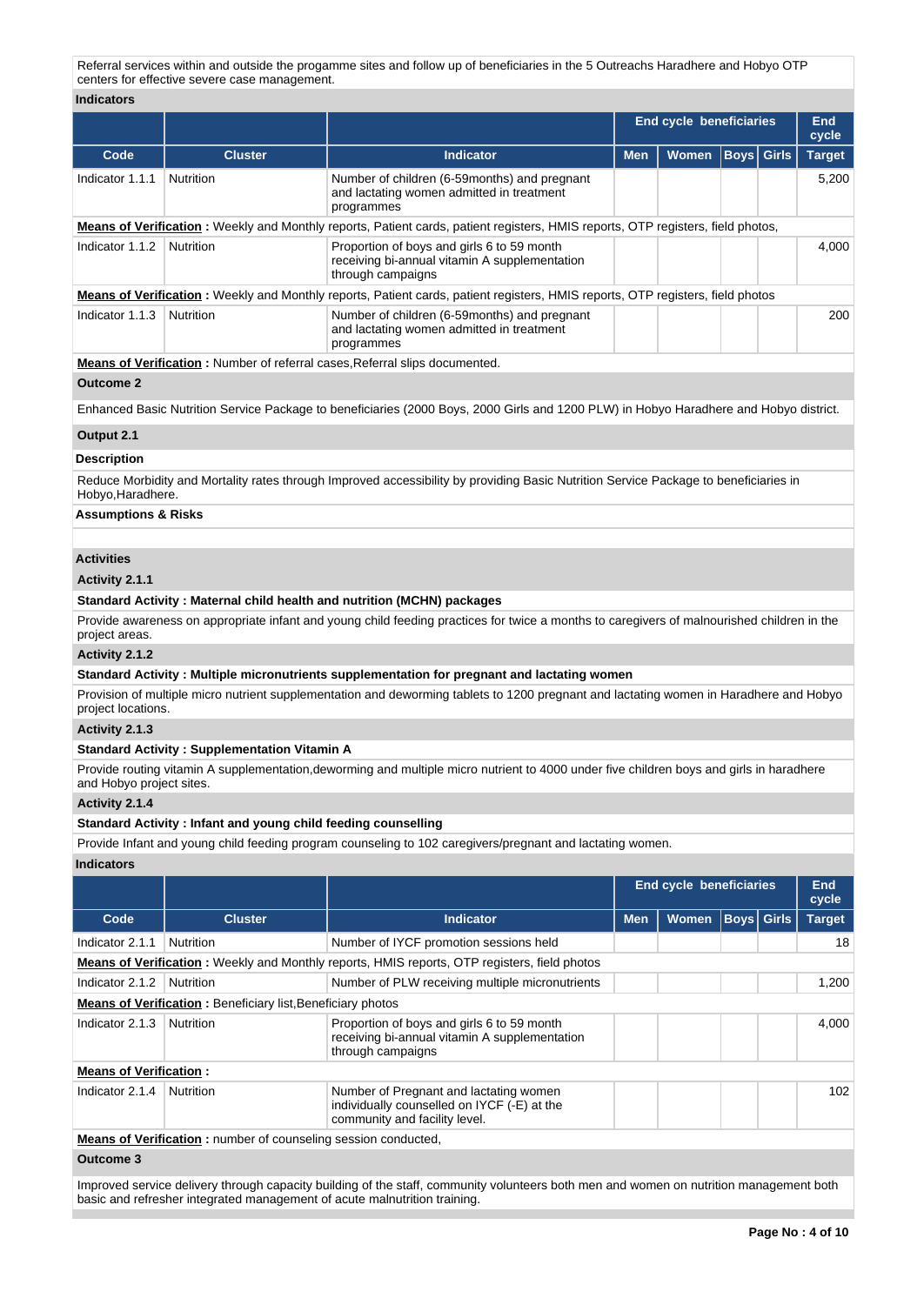## **Output 3.1**

#### **Description**

45 staff and community health workers (20 Male, 25 Female) trained on effective management on nutrition,health and hygiene promotion and integrated management of acute malnutrition treatment guidelines

# **Assumptions & Risks**

# **Activities**

#### **Activity 3.1.1**

# **Standard Activity : Capacity building**

Conduct 5 days capacity building of IMAM training to 20 project staff on effective acute Malnutrition management for 10 Male and 10 female staff.

# **Activity 3.1.2**

#### **Standard Activity : Capacity building**

Conduct 5 days training to community health workers both 10 MALE and 15 Female on nutrition, hygiene and health promotion.

# **Indicators**

|                                                                                                                                                           |                                        |                                                                                                                                               | <b>End cycle beneficiaries</b> |              |  |                   | End<br>cycle  |  |  |  |  |
|-----------------------------------------------------------------------------------------------------------------------------------------------------------|----------------------------------------|-----------------------------------------------------------------------------------------------------------------------------------------------|--------------------------------|--------------|--|-------------------|---------------|--|--|--|--|
| Code                                                                                                                                                      | <b>Cluster</b>                         | <b>Indicator</b>                                                                                                                              | <b>Men</b>                     | <b>Women</b> |  | <b>Boys Girls</b> | <b>Target</b> |  |  |  |  |
| Indicator 3.1.1                                                                                                                                           | <b>Nutrition</b>                       | Number of male and female health facility and<br>community workers trained on IMAM quidelines                                                 |                                |              |  |                   | 20            |  |  |  |  |
|                                                                                                                                                           | refreshment bills, venue rent details, | <b>Means of Verification</b> : Participant list, training attendance sheet, perdium payment vouchers, training report, contact lists, photos, |                                |              |  |                   |               |  |  |  |  |
| Indicator 3.1.2                                                                                                                                           | Nutrition                              | Number of male and female Staff/Community<br>Health Workers/outreach workers trained on<br>Nutrition Health, Hygiene Promotion                |                                |              |  |                   | 25            |  |  |  |  |
| Means of Verification: Number of male and female Staff/Community Health Workers/outreach workers trained on Nutrition Health,<br><b>Hygiene Promotion</b> |                                        |                                                                                                                                               |                                |              |  |                   |               |  |  |  |  |
|                                                                                                                                                           | <b>Additional Targets:</b>             |                                                                                                                                               |                                |              |  |                   |               |  |  |  |  |
| <b>M&amp;R</b>                                                                                                                                            |                                        |                                                                                                                                               |                                |              |  |                   |               |  |  |  |  |

### **M & R**

### **Monitoring & Reporting plan**

The overall monitoring and reporting responsibility will rest on the Project Coordinator and the M&E Officer based in Elbur and continues goes to field to monitor the activities. The field supervisor will be supervising and monitoring the nutrition outreach teams on a daily basis and provide statistics and reports on the activity on a weekly basis. Photos will be taken to capture the distribution as a means of verification. The M&E Officer will review monthly monitoring data against the indicators and targets set in the Results Framework as well as the detailed work plans developed by the Project Coordinator. To ensure total inclusivity in its interventional approach, DEH will strengthen nutrition service provision to the vulnerable population; work closely with MOH, UNICEF and nutrition partners in Galgadud region. The objective is an holistic and all inclusive approach to draught affected population area that cannot be adequately covered by one partner. DEH has in place a variety of M&E tools that will be used to assess programme activities in the nutrition service. DEH project manager will provide support for supportive supervision of MoH staffs, training and other capacity building activities. Joint monthly supervision and monitoring visits between DEH and MoH will be scheduled.DEH shall also share monthly outpatient therapeutic report with nutrition cluster and as well attend sub national cluster meeting in the regions.

#### **Workplan**

| Activitydescription                                                                                                                                                                                   | Year | $\overline{2}$ | 3 |              | 5        | 6            |              | 8                       | 9            | 1011112      |              |  |
|-------------------------------------------------------------------------------------------------------------------------------------------------------------------------------------------------------|------|----------------|---|--------------|----------|--------------|--------------|-------------------------|--------------|--------------|--------------|--|
| Activity 1.1.1: Screen and admit 2000 boys, 2000 girls and 1200 PLWs of MAM<br>and SAM without medical complications to 5 mobile Outreachs and one static OTP<br>and TSFP in Hobyo, Haradhere         | 2017 |                | X | ΙX.          | $\times$ | $\times$     | ΙX.          | ΙX.                     | $\mathsf{X}$ | <b>X</b>     | <sup>X</sup> |  |
| Activity 1.1.2: Mobile outreach and static sites management through the provision<br>of therapeutic treatment to under five children boys, girls with RUTF (ready to use<br>therapeutic foods).       | 2017 |                | X | X.           | $\times$ | $\times$     | <b>X</b>     | $\mathsf{x}$            | X            | $\times$     | $\mathsf{x}$ |  |
| Activity 1.1.3: Referral services within and outside the progamme sites and follow<br>up of beneficiaries in the 5 Outreachs Haradhere and Hobyo OTP centers for<br>effective severe case management. | 2017 |                | X | X.           | X        | $\times$     | X            | $\mathsf{X}$            | X.           | $\times$     | X            |  |
| Activity 2.1.1: Provide awareness on appropriate infant and young child feeding<br>practices for twice a months to caregivers of malnourished children in the project<br>areas.                       | 2017 |                | X | X.           | $\times$ | $\times$     | X            | X                       | X            | $\times$     | $\mathsf{x}$ |  |
| Activity 2.1.2: Provision of multiple micro nutrient supplementation and deworming<br>tablets to 1200 pregnant and lactating women in Haradhere and Hobyo project<br>locations.                       | 2017 |                | X | X.           | X        | $\times$     | X            | $\mathsf{X}$            | X            | $\times$     | $\times$     |  |
| Activity 2.1.3: Provide routing vitamin A supplementation, deworming and multiple<br>micro nutrient to 4000 under five children boys and girls in haradhere and Hobyo<br>project sites.               | 2017 |                | X | <b>X</b>     | $\times$ | $\mathsf{x}$ | $\mathsf{x}$ | $\overline{\mathsf{x}}$ | ΙX.          | $\times$     | $\mathsf{x}$ |  |
| Activity 2.1.4: Provide Infant and young child feeding program counseling to 102<br>caregivers/pregnant and lactating women.                                                                          | 2017 |                | X | <sup>X</sup> | X        | X            | X            | $\overline{\mathsf{x}}$ | IX.          | $\mathsf{x}$ |              |  |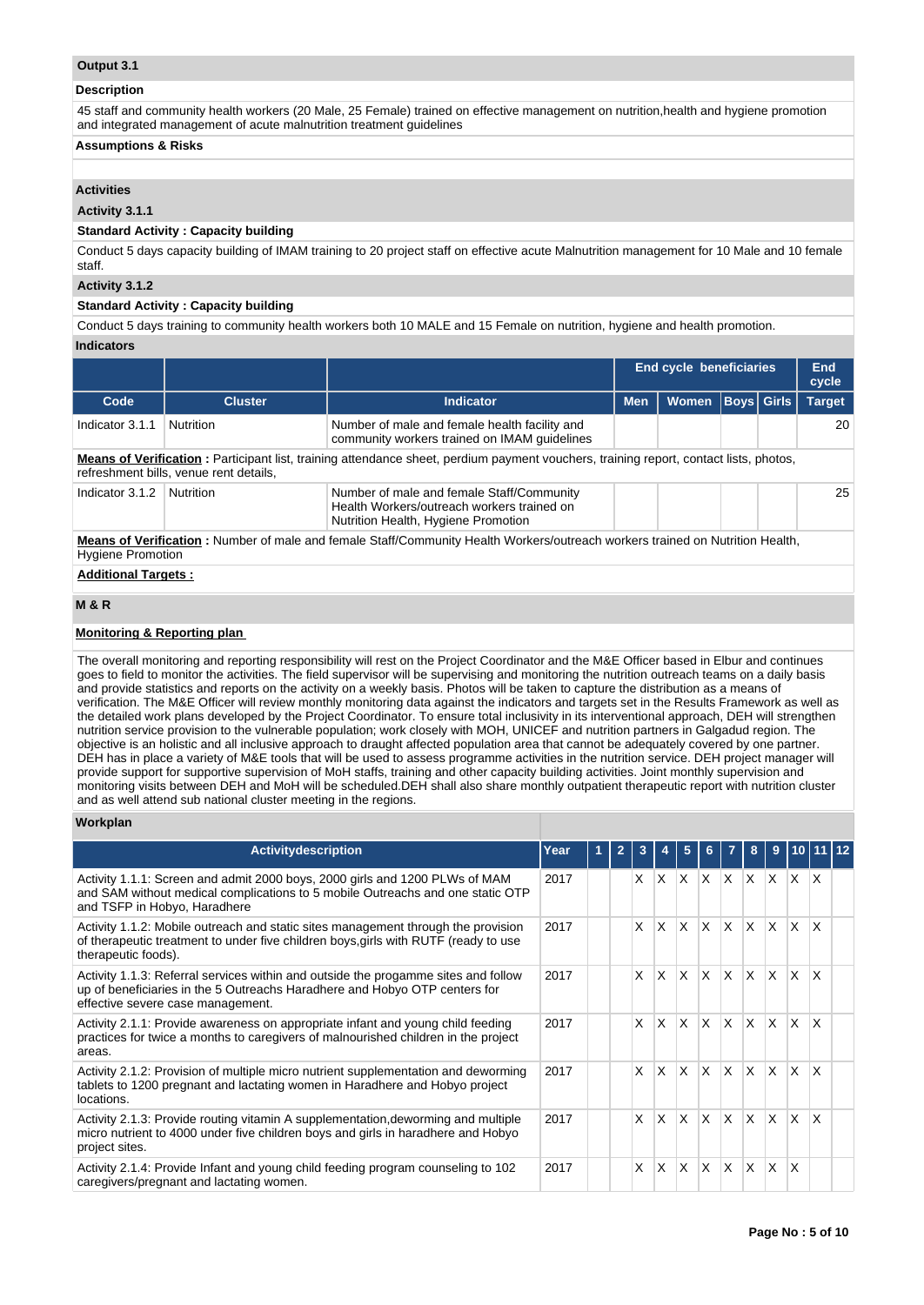| Activity 3.1.1: Conduct 5 days capacity building of IMAM training to 20 project staff<br>on effective acute Malnutrition management for 10 Male and 10 female staff.                                                                                                                                                                                                                                                                                                                                                                                                                                                                                                                                                                                                                                                                                                                                                                                                                                                                                                                                                                                                               | 2017 | X |  |  |  |
|------------------------------------------------------------------------------------------------------------------------------------------------------------------------------------------------------------------------------------------------------------------------------------------------------------------------------------------------------------------------------------------------------------------------------------------------------------------------------------------------------------------------------------------------------------------------------------------------------------------------------------------------------------------------------------------------------------------------------------------------------------------------------------------------------------------------------------------------------------------------------------------------------------------------------------------------------------------------------------------------------------------------------------------------------------------------------------------------------------------------------------------------------------------------------------|------|---|--|--|--|
| Activity 3.1.2: Conduct 5 days training to community health workers both 10 MALE<br>and 15 Female on nutrition, hygiene and health promotion.                                                                                                                                                                                                                                                                                                                                                                                                                                                                                                                                                                                                                                                                                                                                                                                                                                                                                                                                                                                                                                      | 2017 | X |  |  |  |
| <b>OTHER INFO</b>                                                                                                                                                                                                                                                                                                                                                                                                                                                                                                                                                                                                                                                                                                                                                                                                                                                                                                                                                                                                                                                                                                                                                                  |      |   |  |  |  |
| <b>Accountability to Affected Populations</b>                                                                                                                                                                                                                                                                                                                                                                                                                                                                                                                                                                                                                                                                                                                                                                                                                                                                                                                                                                                                                                                                                                                                      |      |   |  |  |  |
| Accountability to affected population is a key aspect in the transformative agenda and DEH is committed to this. To ensure accountability to<br>beneficiaries and stakeholders, DEH will involve them in project planning and implementation through a participatory approach. This will<br>include holding consultation meetings with beneficiary representatives, community leaders and local authorities to inform them of the project<br>site selection, which will contribute to increasing their ownership and sustainability of the activities. To the full extent possible, DEH will<br>establish an efficient feedback mechanism through which beneficiaries will be able to register their complaints and their general feelings<br>about the project activities. Part of the monitoring tools to be developed, will specifically invoke beneficiaries to state their level of<br>satisfaction with services they receive from the project activities                                                                                                                                                                                                                    |      |   |  |  |  |
| <b>Implementation Plan</b>                                                                                                                                                                                                                                                                                                                                                                                                                                                                                                                                                                                                                                                                                                                                                                                                                                                                                                                                                                                                                                                                                                                                                         |      |   |  |  |  |
| DEH will implement this project directly whilst working closely with local authorities and partners at the field. DEH will improve the access<br>and utilization of nutrition services for children and pregnant and lactating women living and the drought affected pastorals and IDPs as well<br>as host communities through the establishment of outreach activities and strengthening of referral system between the internally displace<br>persons and the fixed nutrition and health facilities. Focus will be on the increasing the awareness/sensitization of communities through<br>messages and community gathering. Recruitment and training of Community mobilizers within the drought affected pastoral areas as well<br>as poor urban dwellers in Haradere and Hobyo district. DEH has good collaboration with Haradhere hospital, we will utilize the hospital as<br>referral for complicated cases especially SAM with complications for Stabilization centers support. In order to achieve these objectives,<br>nutrition facility staff will have technical training on delivery of high quality services and supportive supervision will be undertaken for both |      |   |  |  |  |

nutrition facility staff will have technical training on delivery of high quality services and supportive supervision will be undertaken for both packages of mothers and children at various stages of their life cycles including offering antenatal care services, prompt referral from the community, identification of malnutrition in pregnancy through use of Midd-upper arm circumference, ensure immediate and exclusive breastfeeding, timely complementary .DEH will establish 3 outreach/mobile teams to reach pastorals in the drought affected areas as well as host communities and provide integrated outpatient/target supplementary program service, treatment of sick children, community awareness through community health workers and referral of severe cases to nearby health and nutrition facilities. DEH will Conduct 5 days integrated management training on effective acute Malnutrition management for 10 Male and 10 female staff. Also 5 days training for community health workers both 10 MALE and 10 FEMALE on nutrition, hygiene and health promotion will be carried out during project period. Finally DEH will do three IYCF session training for 15 Male and 10 female staff and, 10 Male and 10 Female community volunteers.

#### **Coordination with other Organizations in project area**

| Name of the organization                 | Areas/activities of collaboration and rationale                                                                                                                                          |
|------------------------------------------|------------------------------------------------------------------------------------------------------------------------------------------------------------------------------------------|
| <b>RAWA</b>                              | DEH will coordinate with RAWA on the TSFP referrals of<br>beneficiaries and other local coordination activities in Haradhere<br>district.                                                |
| Nutrition cluster                        | DEH will coordinates with Nutrition sub national cluster at Hobyo to<br>enable improve the effective coordination services and information<br>sharing to the national nutrition cluster. |
| <b>UNICEF</b>                            | For supply provision and supportive supervision                                                                                                                                          |
| Ministry of health                       | For leadership and coordination in the local administration.                                                                                                                             |
| <b>Environment Marker Of The Project</b> |                                                                                                                                                                                          |

A+: Neutral Impact on environment with mitigation or enhancement

# **Gender Marker Of The Project**

2a- The project is designed to contribute significantly to gender equality

# **Justify Chosen Gender Marker Code**

In a bid to ensure attention to priority cross cutting issues (sex, age, disability and health), the project will take into consideration gender mainstreaming and will give priority to women led households, households with children aged below five years, older persons,the disabled and those with sick persons). The daily work load will be reduced to encourage women participation. The project will ensure the significant representation of either sex in project committees. The elderly and the minorities will be considered in targeting and enlisting of the beneficiaries

## **Protection Mainstreaming**

Protection will be mainstreamed in this project by paying special attention to the needs of vulnerable beneficiaries. The project will look at all in need as clients who have to be treated fairly and with dignity in particular children, the elderly, and persons with disabilities, widows, and female-headed households. They will be prioritized for service delivery and social mobilization to ensure their access to services without discrimination. DEH will apply a rights-based approach where the needs of ethnic minorities, women, the elderly, and people living with disability are promoted. Because of that, DEH will consult with the beneficiaries on the location of the Nutrition facilities so that they are chosen strategically in order to reduce gender based violence and other forms of violence and in a neutral location so that people from all ethnic groups in the area may be able to access healthcare. Through the provision of outreach services, DEH will be able to reach the underserved, the elderly and the weak and will be able to transport them to their dwellings when necessary. The project will minimize any unintended negative consequences and prioritize the safety and dignity of the affected individuals and communities through the establishment of, and consultation with existing community health and nutrition committees which foster participation, empowerment and accountability.

#### **Country Specific Information**

**Safety and Security**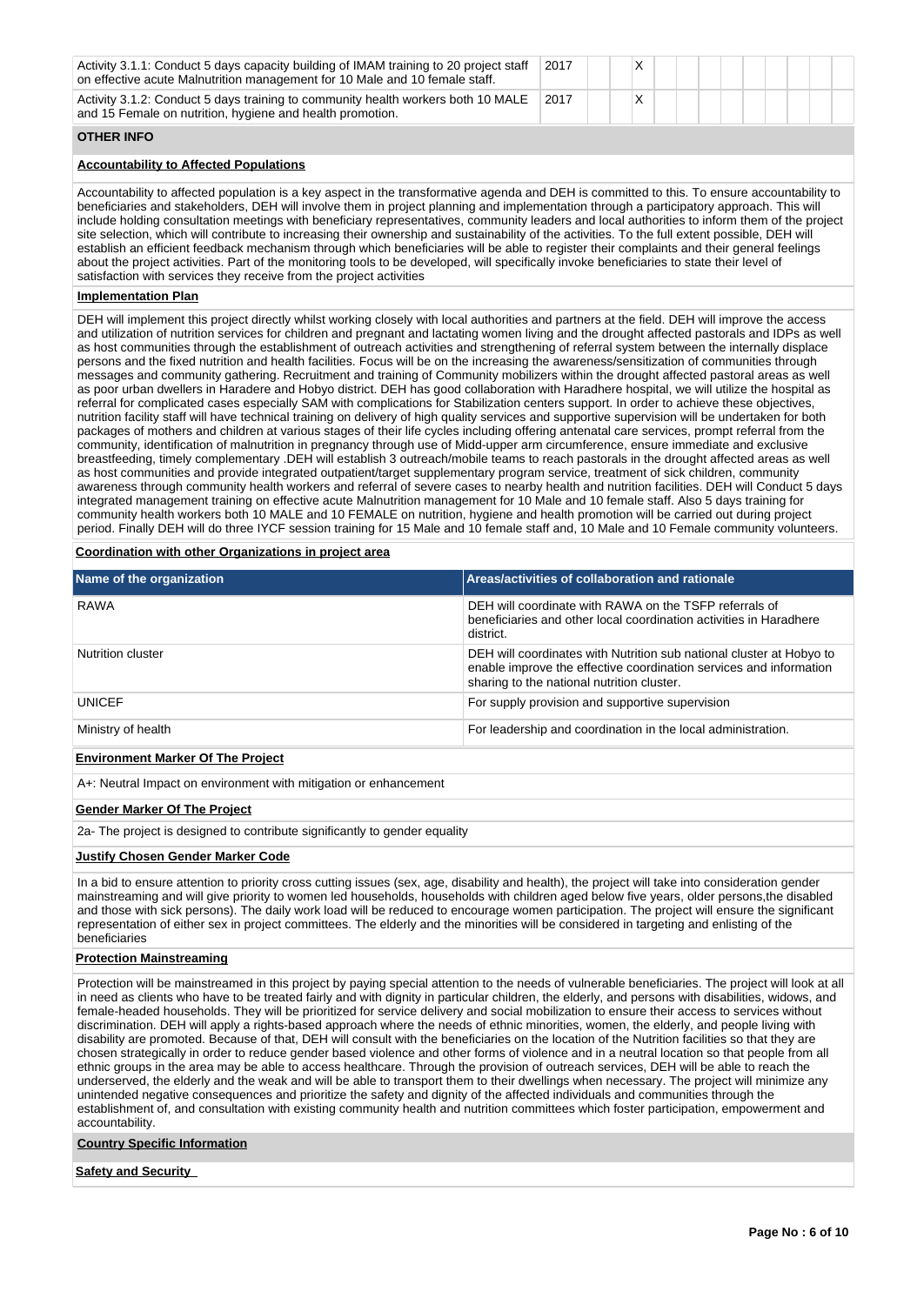Security in Somalia is quite challenging and unpredictable, though we have managed to operate in Somalia and especially South central Somalia with many challenging scenarios, through updating our security and safety tools and trainings of our staff through affiliated memberships of Security training organizations. We do have Country Plan, Local safety and security Plans, Guidelines as well as risk Analysis that we do time and time when incidents happen. Personal safety of our staff is taken serious. The security situation of Mogadishu is so far stable. However all our staff regularly undergo a short training on field safety and acquainted with our security policy. DEH will also give priority to qualified personnel from the area during the recruitment process before out sourcing. Regular up date will be given to all the staff on the security situation of the It is hoped that this will enhance sharing of security information.

## **Access**

DEH has been working in Galgadud regions more so in Haradhere and Elbur district since 2005 and enjoys the support of the community and the authorities. DEH expects to keep good relationships with all actors in the regions and expects that this will allow DEH to work in Mogadishu IDP camps without issues. All interventions ensure that benefits are being equally accessed by all, especially people in the most vulnerable situations. Protecting the security, privacy, and dignity of those who take part in our programs is at the center of all DEH interventions. DEH has 100% access to the proposed project locations and uses the professional staffs with a strong knowledge of the inherent situation and experience of dynamics of Somalia context.

#### **BUDGET**

| Code | <b>Budget Line Description</b>                                                                                                                                                                                                                                                                                                                                                                                                                                                                                                          | D/S | <b>Quantity</b> | <b>Unit</b><br>cost    | <b>Duration</b><br><b>Recurran</b><br>ce | $\%$<br>charged<br>to CHF | <b>Total Cost</b> |
|------|-----------------------------------------------------------------------------------------------------------------------------------------------------------------------------------------------------------------------------------------------------------------------------------------------------------------------------------------------------------------------------------------------------------------------------------------------------------------------------------------------------------------------------------------|-----|-----------------|------------------------|------------------------------------------|---------------------------|-------------------|
|      | <b>Staff and Other Personnel Costs</b>                                                                                                                                                                                                                                                                                                                                                                                                                                                                                                  |     |                 |                        |                                          |                           |                   |
| 1.1  | Nutrition project officer                                                                                                                                                                                                                                                                                                                                                                                                                                                                                                               | D   |                 | 1 1,000<br>.00         | 9                                        | 100.00                    | 9,000.00          |
|      | The nutrition officers will be responsible for successful implementation of nutrition project in the designated districts through<br>collaboration with the other actors. He/she will provide supervision and direction of DEH Nutrition operations, facilitating good<br>practice and ensuring compliance to applicable implementation process of Nutrition interventions - in particular as they relate to<br>DEH mandate, Ministry of health guidelines and the country priorities including planning, implementation and follow up. |     |                 |                        |                                          |                           |                   |
| 1.2  | Outpatient therapeutic treament nurse                                                                                                                                                                                                                                                                                                                                                                                                                                                                                                   | D   |                 | 6 400.0<br>0           | 9                                        | 100.00                    | 21,600.00         |
|      | The nurse will provide patient treatment both at the static and mobile sites in the target areas.                                                                                                                                                                                                                                                                                                                                                                                                                                       |     |                 |                        |                                          |                           |                   |
| 1.3  | Outpatient therapeutic regisrars/Measurers                                                                                                                                                                                                                                                                                                                                                                                                                                                                                              | D   |                 | $4 \mid 350.0$<br>0    | 9                                        | 100.00                    | 12,600.00         |
|      | Project will employ registrars /Measures who shall be able to provide the registration records of the project beneficiaries.                                                                                                                                                                                                                                                                                                                                                                                                            |     |                 |                        |                                          |                           |                   |
| 1.4  | Community health workers/Promoters                                                                                                                                                                                                                                                                                                                                                                                                                                                                                                      | D   |                 | 20 150.0<br>0          | 9                                        | 100.00                    | 27,000.00         |
|      | They will provide effective community mobilization and sensitization of community to enable them seek the available nutrition<br>services.                                                                                                                                                                                                                                                                                                                                                                                              |     |                 |                        |                                          |                           |                   |
| 1.5  | Outpatient therapeutic outreach supervisor                                                                                                                                                                                                                                                                                                                                                                                                                                                                                              | D   |                 | 2   600.0<br>0         | 9                                        | 100.00                    | 10,800.00         |
|      | They will supervisors the outpatient therapeutic mobile teams in the various location. The shall also provide an oversight to the<br>program quality in the target location.                                                                                                                                                                                                                                                                                                                                                            |     |                 |                        |                                          |                           |                   |
| 1.6  | Finance officer                                                                                                                                                                                                                                                                                                                                                                                                                                                                                                                         | D   |                 | 1   600.0<br>0         | 9                                        | 50.00                     | 2,700.00          |
|      | The finance officer will provide project financial management and accounting for effective management of the program.He/She<br>will prepare monthly expenditure plan as well as the project staff remuneration at the end of the months.                                                                                                                                                                                                                                                                                                |     |                 |                        |                                          |                           |                   |
| 1.7  | Auxilary nurse                                                                                                                                                                                                                                                                                                                                                                                                                                                                                                                          | D   |                 | 4 300.0<br>0           | 9                                        | 100.00                    | 10,800.00         |
|      | The will assist the nurses in the community case management in the treatment centers.                                                                                                                                                                                                                                                                                                                                                                                                                                                   |     |                 |                        |                                          |                           |                   |
| 1.8  | Infant and young child feeding counsellors                                                                                                                                                                                                                                                                                                                                                                                                                                                                                              | D   |                 | 1   400.0<br>0         | 9                                        | 100.00                    | 3,600.00          |
|      | They will provide IYCF counselling to the mothers and other caregivers for effective beneficiary information and skills<br>development in the areas of good nutrition practices,.                                                                                                                                                                                                                                                                                                                                                       |     |                 |                        |                                          |                           |                   |
|      | <b>Section Total</b>                                                                                                                                                                                                                                                                                                                                                                                                                                                                                                                    |     |                 |                        |                                          |                           | 98,100.00         |
|      | Supplies, Commodities, Materials                                                                                                                                                                                                                                                                                                                                                                                                                                                                                                        |     |                 |                        |                                          |                           |                   |
| 2.1  | Warehouse and storage cost                                                                                                                                                                                                                                                                                                                                                                                                                                                                                                              | D   | 1 <sup>1</sup>  | 450.0                  | 9                                        | 100.00                    | 4,050.00          |
|      | This will facilitates the program warehousing/storage of the supply management in Haradhere. The storage cost will be costed at<br>\$450 per months for the 9 months of the project periods.                                                                                                                                                                                                                                                                                                                                            |     |                 |                        |                                          |                           |                   |
| 2.2  | Outpatient therapeutic program water                                                                                                                                                                                                                                                                                                                                                                                                                                                                                                    | D   |                 | 100 12.00              | 9                                        | 100.00                    | 10,800.00         |
|      | Clean drinking water will be provided at the project static and mobile sites to benefits a total of 5220 beneficiaries. Atotal of 100<br>drums of water will be purchase at acost of \$12 per drum per months for 9 months, hence this will cost the project a total of \$<br>10,800;                                                                                                                                                                                                                                                   |     |                 |                        |                                          |                           |                   |
| 2.3  | Integrated management of acute malnutrition(IMAM) training<br>for project staff                                                                                                                                                                                                                                                                                                                                                                                                                                                         | D   |                 | $1 \mid 5,020$<br>.00. | 1                                        | 100.00                    | 5,020.00          |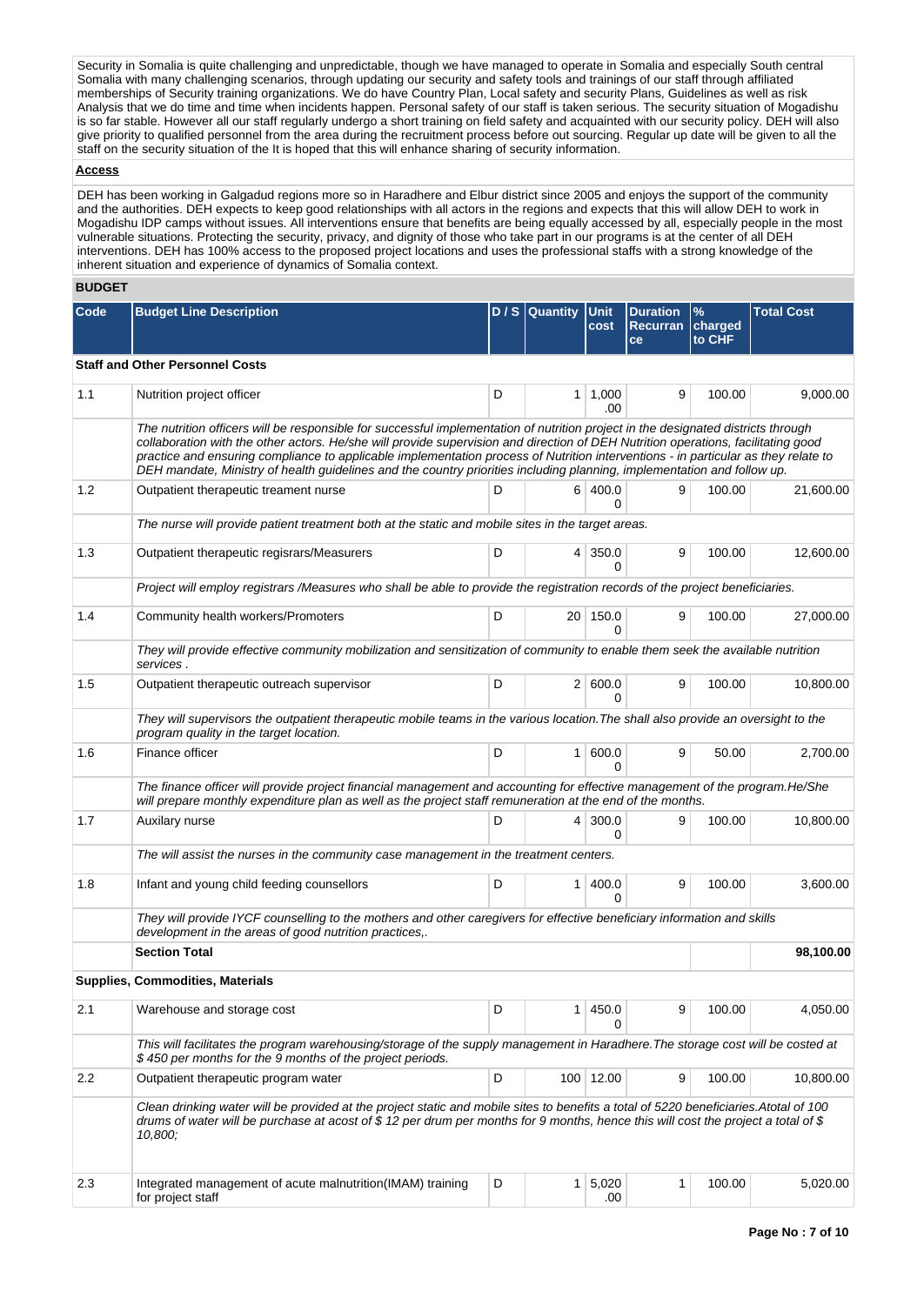|                           | 20 Project staff will be capacity build on effective management of Integrated management of acute malnutrition program for 5<br>days so as to enhanced their skills and knowledge on case management within the static and mobile services.                                       |   |                |                       |   |        |            |  |
|---------------------------|-----------------------------------------------------------------------------------------------------------------------------------------------------------------------------------------------------------------------------------------------------------------------------------|---|----------------|-----------------------|---|--------|------------|--|
| 2.4                       | Nutrition, health and hygiene promotion (NHHP) training to<br>CHW/promoters                                                                                                                                                                                                       | D |                | $1 \mid 5,805$<br>.00 | 1 | 100.00 | 5,805.00   |  |
|                           | The community health workers will be trained for 5 days to 25 community health workers/promoter on nutrition,health and<br>hygiene promotion services for effective community health and nutrition promotion services.                                                            |   |                |                       |   |        |            |  |
| 2.5                       | Infant young child feeding counselling promotion session(102<br>D<br>102 20.00<br>3<br>Pax*3 sessions*20)                                                                                                                                                                         |   |                |                       |   |        | 6,120.00   |  |
|                           | Caregivers will be provide with IYCF counselling session to enable them understand the best early child nutrition practices. A<br>total of 102 caregivers for 3 sessions. The participants will be provided with refreshmentAT ACOST OF \$20 PER PERSON PER<br>DAY FOR 3 SESSION. |   |                |                       |   |        |            |  |
|                           | <b>Section Total</b>                                                                                                                                                                                                                                                              |   | 31,795.00      |                       |   |        |            |  |
| <b>Travel</b>             |                                                                                                                                                                                                                                                                                   |   |                |                       |   |        |            |  |
| 5.1                       | Referal car for Outpatient therapeutic program outreach<br>services                                                                                                                                                                                                               | D |                | $2 \mid 1,800$<br>.00 | 9 | 100.00 | 32,400.00  |  |
|                           | The project will hire 2 vehicle for outreach outpatient therapeutic program in the two districts. Each districts will have one car since<br>the area is far from one another.                                                                                                     |   |                |                       |   |        |            |  |
|                           | <b>Section Total</b>                                                                                                                                                                                                                                                              |   | 32,400.00      |                       |   |        |            |  |
|                           | <b>General Operating and Other Direct Costs</b>                                                                                                                                                                                                                                   |   |                |                       |   |        |            |  |
| 7.1                       | Office rent                                                                                                                                                                                                                                                                       | D | 1 <sup>1</sup> | 300.0<br>0            | 9 | 100.00 | 2,700.00   |  |
|                           | Monthly DEH haradhere office rent charges.                                                                                                                                                                                                                                        |   |                |                       |   |        |            |  |
| 7.2                       | Communication cost                                                                                                                                                                                                                                                                | D | 1 <sup>1</sup> | 150.0<br>0            | 9 | 100.00 | 1,350.00   |  |
|                           | Monthly office internet charges at Haradhere districts.                                                                                                                                                                                                                           |   |                |                       |   |        |            |  |
| 7.3                       | Office stationary                                                                                                                                                                                                                                                                 | D |                | $1 \mid 1,200$<br>.00 | 1 | 100.00 | 1,200.00   |  |
|                           | DEH will procure office attestations in Haradhere and shall be supply two times during the project duration                                                                                                                                                                       |   |                |                       |   |        |            |  |
| 7.4                       | Utilities (office water)                                                                                                                                                                                                                                                          | D | 1 <sup>1</sup> | 100.0<br>$\Omega$     | 9 | 100.00 | 900.00     |  |
|                           | This will be used in DEH Haradhere office and shall be be used on monthly basis                                                                                                                                                                                                   |   |                |                       |   |        |            |  |
| 7.5                       | <b>Bank Transfer</b>                                                                                                                                                                                                                                                              | D | 1 <sup>1</sup> | 3,605<br>.00          | 1 | 100.00 | 3,605.00   |  |
|                           | Bank transaction charges at 2% of the overall cost.                                                                                                                                                                                                                               |   |                |                       |   |        |            |  |
|                           | <b>Section Total</b>                                                                                                                                                                                                                                                              |   |                |                       |   |        | 9,755.00   |  |
| <b>SubTotal</b><br>251.00 |                                                                                                                                                                                                                                                                                   |   |                |                       |   |        | 172,050.00 |  |
| Direct                    |                                                                                                                                                                                                                                                                                   |   |                |                       |   |        | 172,050.00 |  |
| Support                   |                                                                                                                                                                                                                                                                                   |   |                |                       |   |        |            |  |
| <b>PSC Cost</b>           |                                                                                                                                                                                                                                                                                   |   |                |                       |   |        |            |  |
| PSC Cost Percent          |                                                                                                                                                                                                                                                                                   |   |                |                       |   |        | 7.00       |  |
| PSC Amount                |                                                                                                                                                                                                                                                                                   |   |                |                       |   |        | 12,043.50  |  |
| <b>Total Cost</b>         |                                                                                                                                                                                                                                                                                   |   |                |                       |   |        | 184,093.50 |  |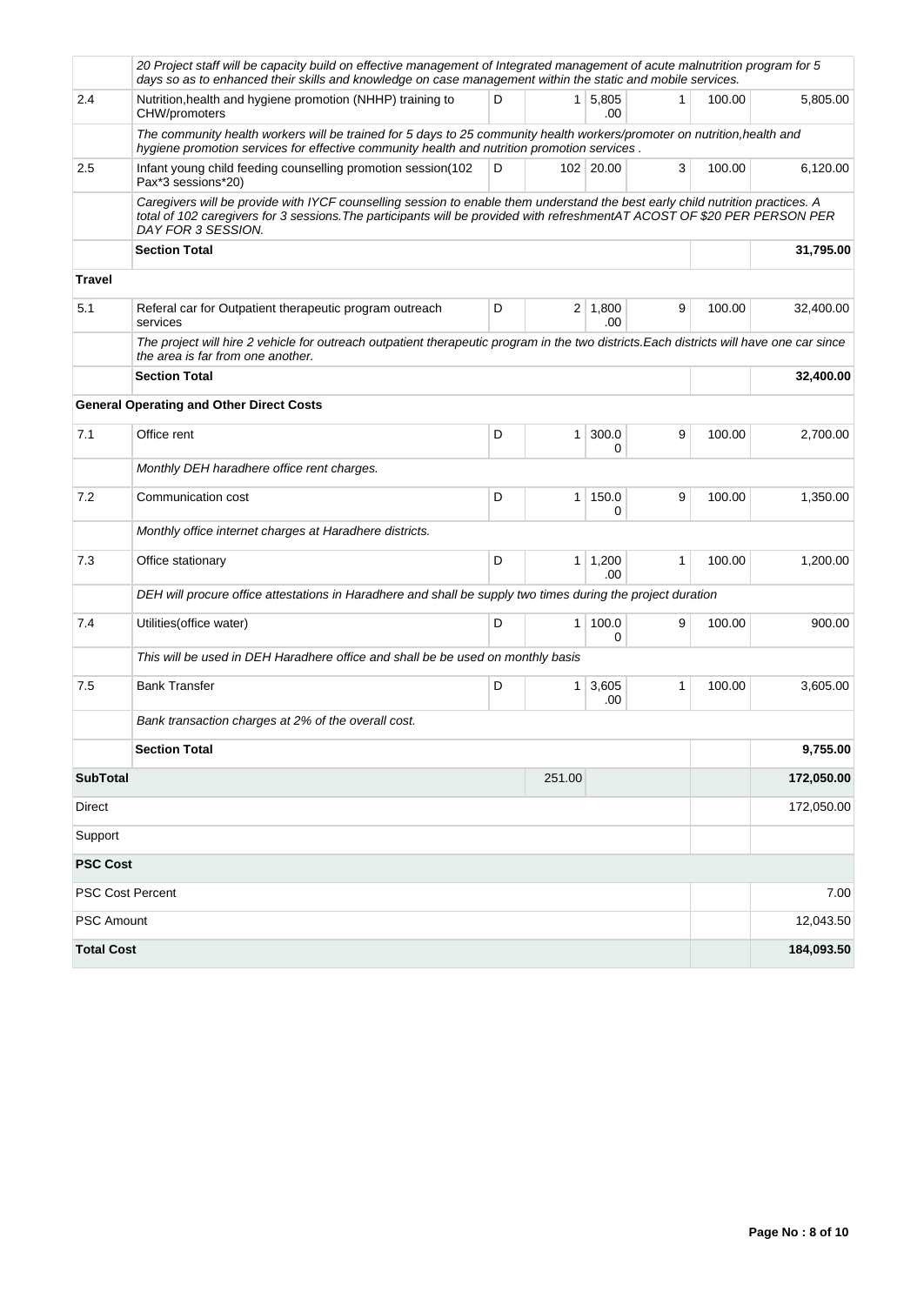# **Project Locations**

| <b>Location</b>               | <b>Estimated</b><br>percentage<br>of budget<br>for each<br><b>location</b> | <b>Estimated number of beneficiaries</b><br>for each location |              |             |       |              | <b>Activity Name</b>                                                                                                                                                                                                                                                                                                                                                                                                                                                                                                                                                                                                                                                                                                                                                                                                                                                                                                                                                                                                                                                                                                                                                                                                                                                                                                                                                                                                                                                                                                                               |
|-------------------------------|----------------------------------------------------------------------------|---------------------------------------------------------------|--------------|-------------|-------|--------------|----------------------------------------------------------------------------------------------------------------------------------------------------------------------------------------------------------------------------------------------------------------------------------------------------------------------------------------------------------------------------------------------------------------------------------------------------------------------------------------------------------------------------------------------------------------------------------------------------------------------------------------------------------------------------------------------------------------------------------------------------------------------------------------------------------------------------------------------------------------------------------------------------------------------------------------------------------------------------------------------------------------------------------------------------------------------------------------------------------------------------------------------------------------------------------------------------------------------------------------------------------------------------------------------------------------------------------------------------------------------------------------------------------------------------------------------------------------------------------------------------------------------------------------------------|
|                               |                                                                            | Men                                                           | <b>Women</b> | <b>Boys</b> | Girls | <b>Total</b> |                                                                                                                                                                                                                                                                                                                                                                                                                                                                                                                                                                                                                                                                                                                                                                                                                                                                                                                                                                                                                                                                                                                                                                                                                                                                                                                                                                                                                                                                                                                                                    |
| Mudug -> Hobyo -> Xin Barwaqo | 5                                                                          |                                                               | 320          | 300         | 400   |              | 1,020 Activity 1.1.1 : Screen and admit 2000 boys,<br>2000 girls and 1200 PLWs of MAM and SAM<br>without medical complications to 5 mobile<br>Outreachs and one static OTP and TSFP in<br>Hobyo, Haradhere<br>Activity 1.1.2 : Mobile outreach and static sites<br>management through the provision of therapeutic<br>treatment to under five children boys, girls with<br>RUTF (ready to use therapeutic foods).<br>Activity 1.1.3 : Referral services within and<br>outside the progamme sites and follow up of<br>beneficiaries in the 5 Outreachs Haradhere and<br>Hobyo OTP centers for effective severe case<br>management.<br>Activity 2.1.1 : Provide awareness on appropriate<br>infant and young child feeding practices for twice<br>a months to caregivers of malnourished children<br>in the project areas.<br>Activity 2.1.2 : Provision of multiple micro nutrient<br>supplementation and deworming tablets to 1200<br>pregnant and lactating women in Haradhere and<br>Hobyo project locations.<br>Activity 2.1.3 : Provide routing vitamin A<br>supplementation, deworming and multiple micro<br>nutrient to 4000 under five children boys and girls<br>in haradhere and Hobyo project sites.<br>Activity 3.1.1 : Conduct 5 days capacity building<br>of IMAM training to 20 project staff on effective<br>acute Malnutrition management for 10 Male and<br>10 female staff.                                                                                                                                                      |
| Mudug -> Hobyo -> Xinlabi     | 5                                                                          |                                                               | 130          | 300         | 200   |              | 630 Activity 1.1.1 : Screen and admit 2000 boys,<br>2000 girls and 1200 PLWs of MAM and SAM<br>without medical complications to 5 mobile<br>Outreachs and one static OTP and TSFP in<br>Hobyo, Haradhere<br>Activity 1.1.2 : Mobile outreach and static sites<br>management through the provision of therapeutic<br>treatment to under five children boys, girls with<br>RUTF (ready to use therapeutic foods).<br>Activity 1.1.3 : Referral services within and<br>outside the progamme sites and follow up of<br>beneficiaries in the 5 Outreachs Haradhere and<br>Hobyo OTP centers for effective severe case<br>management.<br>Activity 2.1.1 : Provide awareness on appropriate<br>infant and young child feeding practices for twice<br>a months to caregivers of malnourished children<br>in the project areas.<br>Activity 2.1.2 : Provision of multiple micro nutrient<br>supplementation and deworming tablets to 1200<br>pregnant and lactating women in Haradhere and<br>Hobyo project locations.<br>Activity 2.1.3 : Provide routing vitamin A<br>supplementation, deworming and multiple micro<br>nutrient to 4000 under five children boys and girls<br>in haradhere and Hobyo project sites.<br>Activity 3.1.1: Conduct 5 days capacity building<br>of IMAM training to 20 project staff on effective<br>acute Malnutrition management for 10 Male and<br>10 female staff.<br>Activity 3.1.2 : Conduct 5 days training to<br>community health workers both 10 MALE and 15<br>Female on nutrition, hygiene and health<br>promotion. |